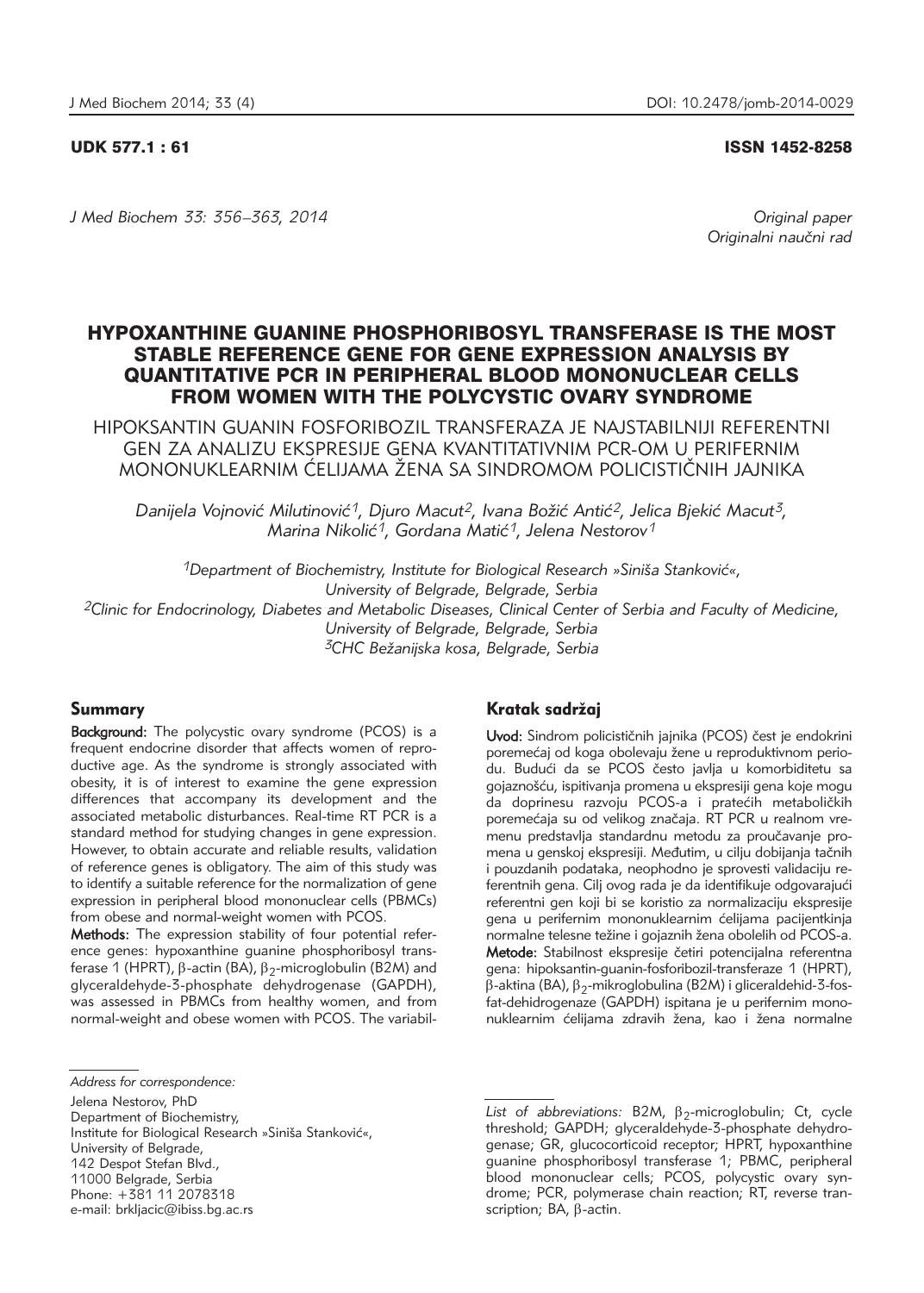ity in the expression of potential reference genes was analyzed by the TaqMan real-time RT PCR method, using GeNorm and NormFinder software packages.

Results: Direct comparison of cycle threshold (Ct) values showed inter-individual variations for all validated genes, the Ct values of HPRT being less variable than those of BA, GAPDH and B2M. Both software packages pointed to HPRT as the most steadily expressed gene in the PBMCs of women with PCOS and healthy controls.

Conclusions: Cross-validation of the expression stability of four potential reference genes identified HPRT as the most stable reference, suitable for further investigations of gene expression in PBMCs from women with PCOS.

Keywords: HPRT, PCOS, peripheral blood mononuclear cells, real-time RT PCR, reference gene

### Introduction

Polycystic ovary syndrome (PCOS) is a frequent endocrinopathy that affects 6–8% of women of reproductive age (1). The major determinants of PCOS are hyperandrogenism, chronic anovulation and polycystic ovaries (2). Usually, PCOS is associated with metabolic disturbances such as abdominal obesity, hyperinsulinemia and dyslipidemia (3). Approximately 40–60% of women with PCOS are overweight or obese, and obesity has profound effects on both the pathophysiology and the clinical manifestation of this disorder (4–6). The mechanisms underlying the PCOS remain largely unclear. Therefore, it is of interest to examine the differences in gene expression that may contribute to the different pathophysiological aspects of PCOS and the associated metabolic disturbances including obesity.

Real-time RT PCR is a convenient method for studying changes in gene expression, often used in biomedical research (7, 8). However, its accuracy and reliability critically depend on the selection of a normalization strategy (9, 10). Normalizing target gene expression to a stably expressed reference gene is the most commonly used normalization approach. The use of an inappropriate reference gene can lead to under- or over-estimation of the target gene expression level and to misinterpretation of the results, that might have significant implications (10–12). Therefore, to obtain an accurate result of the comparison of mRNA levels between different samples, tissues, or pathophysiological conditions, it is crucial to choose a suitable reference gene.

Due to the complex nature of PCOS, it is of great importance to clearly define experimental groups and to include validation of reference genes in the process of evaluating target gene expression. In this study, we examined four candidate reference genes:  $\beta_2$ -microglobulin (B2M),  $\beta$ -actin (BA), hypoxanthine guanine phosphoribosyl transferase1 (HPRT)

telesne težine i gojaznih žena obolelih od PCOS-a. Varijabilnost ekspresije potencijalnih referentnih gena je ispitana TaqMan metodom RT PCR-a u realnom vremenu, korišćenjem softverskih paketa GeNorm i NormFinder.

Rezultati: Direktnim poređenjem Ct vrednosti zapažene su interindividualne razlike kod svih ispitivanih gena, ali su Ct vrednosti HPRT-a najmanje varirale u odnosu na vrednosti BA, GAPDH i B2M. Oba softverska paketa su pokazala da je HPRT gen sa najstabilnijom ekspresijom u perifernim mononuklearnim ćelijama zdravih žena i žena obolelih od PCOS-a.

Zaključak: Unakrsna ispitivanja stabilnosti četiri potencijalna referentna gena pokazala su da je HPRT najstabilniji re ferentni gen i da je, kao takav, pogodan za dalja ispitivanja promena u genskoj ekspresiji u perifernim mononuklearnim ćelijama žena sa PCOS-om.

Ključne reči: HPRT, PCOS, sindrom policističnih jajnika, periferne mononuklearne ćelije, RT PCR u realnom vremenu, referentni gen

and glyceraldehyde-3-phosphate dehydrogenase (GAPDH), in order to identify a suitable reference for the normalization of gene expression in peripheral blood mononuclear cells (PBMCs) from obese and normal-weight women with PCOS.

#### Materials and Methods

#### *Subjects*

This study was performed on three groups of subjects: (a) normal-weight women with PCOS (BMI $<$ 25 kg/m<sup>2</sup>), (b) obese women with PCOS (BMI  $\ge$ 30  $\text{kg/m}^2$ ), and (c) normal-weight controls. Eighteen women participated in the study (6 per group).

The PCOS diagnosis was established according to the Rotterdam/ESHRE consensus criteria (13) including 2 of the following 3 criteria: 1) oligomenorrhea or anovulation; 2) clinical and/or biochemical signs of hyperandrogenism, and 3) polycystic ovaries. Oligo menorrhea was defined as bleeding intervals between 35 days and 6 months and amenorrhea was defined as a bleeding interval greater than 6 months (14). Level of serum progesterone of less than 10 nmol/L was used for defining anovulation. In women with regular menstrual cycles, anovulation was established when two consecutive serum progesterone levels in the luteal phase were less than 10 nmol/L. Modified Ferriman-Gallwey (F-G) score higher than 6 was used to diagnose hirsutism (15). Based on a previous report by Macut et al. (16), hyperandrogenemia was defined by the level of serum total testosterone higher than 2 nmol/L. Ovarian morphology was examined by transvaginal ultrasonography, and presence of increased ovarian volume and/or at least twelve follicular cysts measuring 2–9 mm were used for confirming their polycystic structure (17). All the subjects with regular menstrual cycles were evaluated during the early follicular phase. All relevant drugs (oral contraceptives, glucocorticoids, antiandrogens, ovulation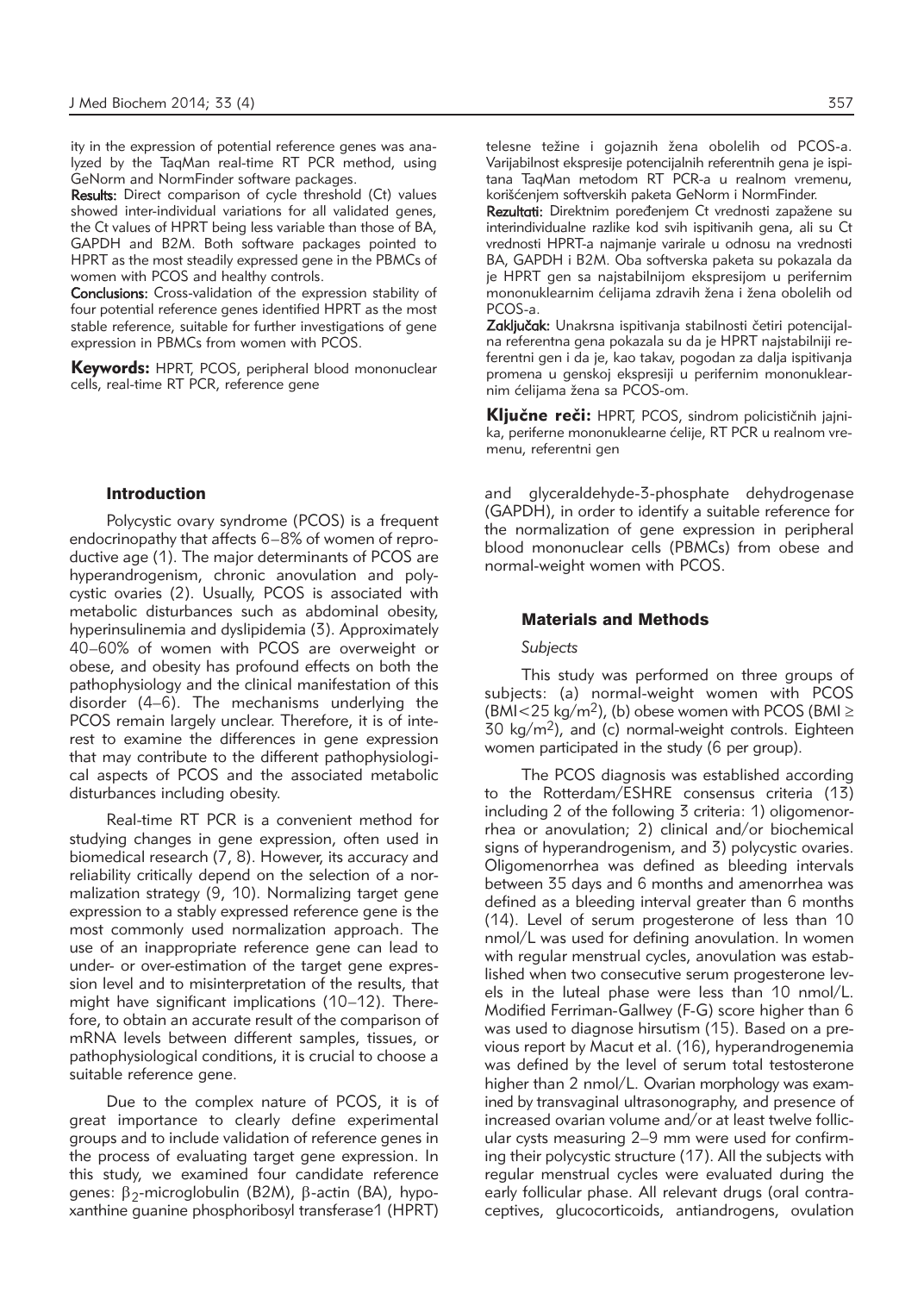inducing agents, antidiabetic and antiobesity drugs, or other hormonal therapy) were excluded or prohibited for at least 3 months preceding the study. Excluding criteria in this study were: hyperglycemia, thyroid disease, pregnancy, and prolactin-, cortisol- or androgen-secreting tumors. Study participants were consecutively recruited during a one-year period from the Outpatient Endocrinology Clinic, where they were referred for evaluation of menstrual cycle disturbances, hirsutism, acne or fertility problems.

All the subjects gave written informed consent for participating in this study and the Ethical Committee of the Faculty of Medicine, University of Belgrade, approved the protocol.

#### *Biochemical and hormonal measurements*

After overnight fasting, blood samples were drawn at 08:00 h and stored at –20 °C until use. Serum total testosterone (nmol/L) and sex hormonebinding globulin (SHBG, nmol/L) concentrations were determined by radioimmunoassay using TESTO-CT2 and SHBG-RIACT kits (CIS bio international, Gif-Sur-Yvette Cedex, France). The intra- and inter-assay coefficients of variation were: 4.5 and 5.1% for testosterone, and 3.9 and 4.7% for SHBG. Standard formula [(testosterone/SHBG)  $\times$  100] was used for calculation of the free androgen index (FAI).

#### *RNA isolation and cDNA synthesis*

PBMCs were prepared from fresh blood by centrifugation through Ficoll-Paque PLUS (Amersham, UK). Total mRNAs were isolated from PBMCs by an RNeasy mini kit (Qiagen). Concentration and purity were tested spectrophotometrically (OD 260/280 higher than 1.8 was considered acceptable). The integrity of RNA was assessed by agarose gel electrophoresis. After adding the RNase inhibitor (Applied Biosystems), samples were frozen at –80 °C until use.

cDNA was synthesized from 2 ug of RNA after removal of DNA by DNAse I treatment (Fermentas). Reverse transcription reaction was performed using a High Capacity cDNA Reverse Transcription kit (Applied Biosystems). cDNA was stored at –80 °C until use.

## *Real-time PCR*

Real-time PCR was performed using the ABI Prism 7000 Sequence Detection System (Applied Biosystems). The reaction mixture contained  $1 \times$ TaqMan Universal Master Mix with AmpErase UNG,  $1 \times$  Assay Mix (Applied Biosystems) and cDNA template (20 ng of RNA converted to cDNA). Primers and probes for the glucocorticoid receptor (GR, Hs00230813\_m1), BA (Hs99999903\_m1), B2M (Hs99999907\_m1), GAPDH (Hs99999905\_m1) and HPRT (Hs99999909 m1) were obtained from Applied Biosystems.

The cycle conditions were: 95 °C for 10 min and subsequently 40 cycles at 95 °C for 15 s and 60 °C for 90 s. All the reactions were run in triplicates. For the evaluation of PCR efficiencies of all the examined genes and GR as a target gene, serial dilutions of one randomly chosen cDNA were made and amplified, and standard curves were constructed.

#### *Data analysis*

Data are presented as mean values  $\pm$  SD. Between group comparisons of anthropometrical and basal biochemical parameters were made by nonparametric Kruskal-Wallis H test and subsequently by Mann-Whitney U test (SPSS v13.0, SPSS INC., Chicago, IL, USA). A value of P<0.05 was considered statistically significant.

## **Results**

All the anthropometrical and hormonal parameters are presented in *Table I*. In comparison to nor-

Table I Main anthropometrical measures and basal hormonal concentrations in normal-weight and obese women with PCOS and healthy controls.

| Variable                    | Controls                      | Normal-weight PCOS            | Obese PCOS                   | pa    |
|-----------------------------|-------------------------------|-------------------------------|------------------------------|-------|
| Age (years)                 | $29.17 \pm 4.16$              | $23.50 \pm 3.93$              | $28.67 \pm 5.05$             | 0.21  |
| BMI ( $\text{kg/m}^2$ )     | $22.67 \pm 2.88$ <sup>b</sup> | $22.97 \pm 2.47$ <sup>b</sup> | $32.82 \pm 2.80$             | 0.003 |
| Waist circumference<br>(cm) | 78.00 ± 8.74b                 | $80.83 \pm 13.53$ c           | $102.17 \pm 7.55$            | 0.012 |
| Waist-to-hip ratio          | $0.81 \pm 0.05$               | $0.83 \pm 0.04$               | $0.88 + 0.07$                | 0.13  |
| Testosterone (nmol/L)       | $1.58 + 0.59$                 | $3.18 \pm 0.52$ d             | $2.55 \pm 0.78$ <sup>e</sup> | 0.01  |
| SHBG (nmol/L)               | $56.50 \pm 13.86$             | 32.84±9.89e                   | $19.02 \pm 9.41$ d           | 0.005 |
| FAI                         | $3.06 \pm 1.57$               | $10.01 \pm 1.91$ <sup>d</sup> | $17.50 \pm 6.76$ d           | 0.004 |

Values are means ± S.D. BMI, body mass index; SHBG, sex hormone-binding globulin; FAI, free androgen index. <sup>a</sup>Nonparametric Kruskal-Wallis H test followed by Mann-Whitney U test if P<0.05; bP<0.01 vs obese PCOS; cP<0.05 vs obese PCOS; dP<0.01 vs Controls; eP<0.05 vs Controls.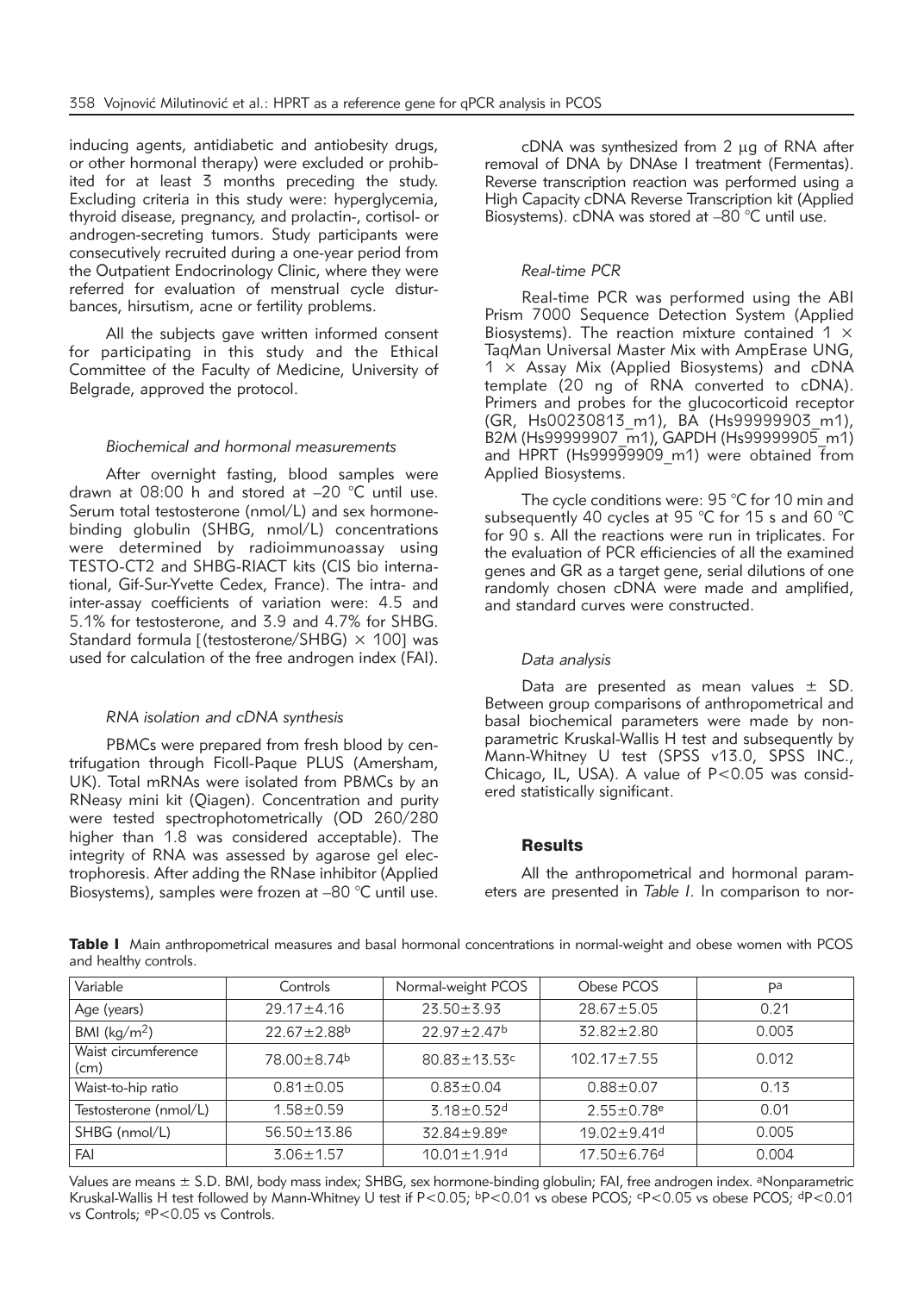

Figure 1 Amplification efficiencies of candidate reference genes (B2M, BA, GAPDH and HPRT) and GR as a target gene.

| Gene Symbol      | Gene Name                                            | <b>Function</b>                                                        | Amplification efficiency E (%) |
|------------------|------------------------------------------------------|------------------------------------------------------------------------|--------------------------------|
| BA               | $\beta$ -Actin                                       | Cytoskeletal structural protein                                        | 96                             |
| B <sub>2</sub> M | $\beta_2$ -Microglobulin                             | $\beta$ -Chain of major histocompatibility<br>complex class I molecule | 91                             |
| <b>GAPDH</b>     | Glyceraldehyde-3 phosphate<br>dehydrogenase          | Glycolytic enzyme                                                      | 104                            |
| <b>HPRT</b>      | Hypoxanthine guanine<br>phosphoribosyl transferase 1 | Glycosyl transferase                                                   | 97                             |
| GR               | Glucocorticoid receptor                              | Transcription factor                                                   | 101                            |

Table II Gene symbol, molecular function and amplification efficiency of GR and four candidate reference genes.

mal-weight PCOS women and healthy controls, the obese women with PCOS had a significantly higher BMI and waist circumference. As expected, total testosterone and FAI were significantly higher, while SHBG was significantly lower in both PCOS groups than in controls.

In order to evaluate the expression stability of selected potential reference genes in PBMCs from obese and normal-weight women with PCOS, first we calculated the PCR amplification efficiencies. For the construction of a standard curve, serial dilutions of one randomly chosen cDNA sample were amplified. The slope of a standard curve (semi-log regression line of Ct vs log of cDNA input) is used for estimating the amplification efficiency of the PCR reaction (*Figure 1*). Slope of –3.32 corresponds to 100% efficiency. Amplification efficiencies (E) of the candidate reference genes and GR, as a target gene, were calculated using the formula:  $E = (10^{-1/slope} - 1) \times$ 100, and are presented in *Table II*. Amplification efficiency values ranged from 91% to 104% (slope –3.23 to  $-3.55$ ), and  $r^2$  values of the standard curves were over 0.993.

For relative quantification by the  $\Delta\Delta$ Ct method, the amplification efficiencies of the reference and target gene should be approximately equal. The easiest way to check whether two genes have similar amplification efficiencies is to examine how the Ct value  $(Ct_{target\ gene} - Ct_{reference\ gene})$  varies with sample dilution. The two genes have equal efficiencies if the slope of semi-log plot (Ct vs log of cDNA input) is less than 0.1. In this study, all the examined reference genes performed well, as compared to the GR as a target gene (data not shown).

Expression stability of potential reference genes was analyzed by the direct comparison of Ct values and by using GeNorm (18) and NormFinder (19) software. First, the individual Ct values of the examined reference genes were compared. Expression profiles of B2M, BA, GAPDH and HPRT are presented in *Figure 2*. Raw data displayed a wide expression range, with Ct values between 21 and 31 (*Figure 2*). B2M and BA were the most abundant genes, followed by GAPDH, while the least abundant gene in the PBMCs of all the examined subjects was HPRT. Each gene showed marked inter-individual variations, with stan-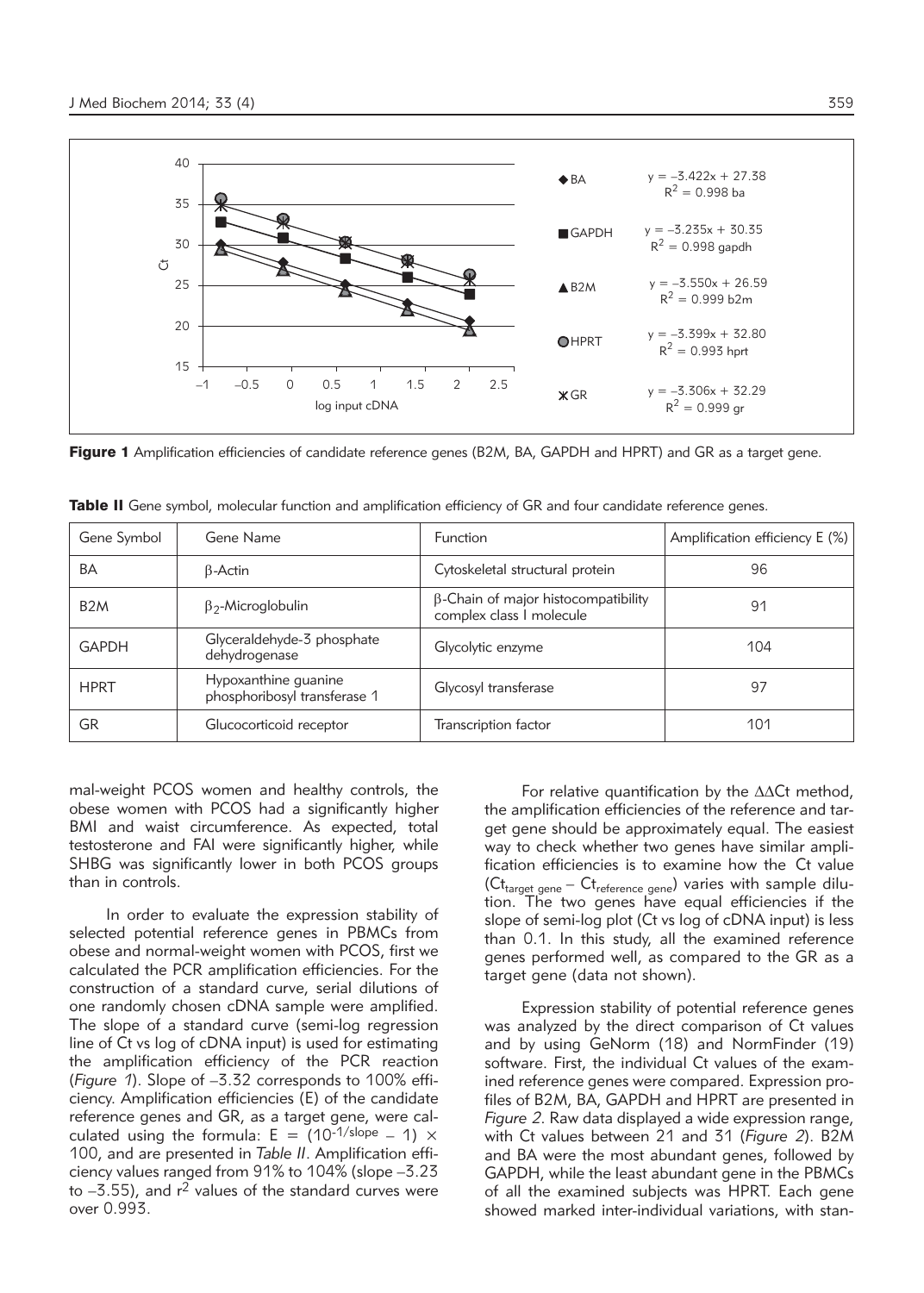

Figure 2 Direct comparison of Ct values. Ct values of each gene and each individual subject are presented.  $C -$  controls,  $P -$  normal-weight women with PCOS, OP – obese women with PCOS.



Figure 3 The Ct value ranges of potential reference genes. Box represents second and third quartiles, while the median is shown as a central line, and whiskers extend to smallest and largest non-outlier values.

Table III Expression stability values of BA, B2M, GAPDH and HPRT calculated by GeNorm and NormFinder software.

| Gene             | GeNorm<br>Stability value (M) | NormFinder<br>Stability value (M) |  |
|------------------|-------------------------------|-----------------------------------|--|
| ΒA               | 0.368                         | 0.024                             |  |
| B <sub>2</sub> M | 0.373                         | 0.038                             |  |
| <b>GAPDH</b>     | 0.435                         | 0.031                             |  |
| <b>HPRT</b>      | 0.338                         | 0.023                             |  |



**Figure 4** GeNorm output: gene expression stability of BA. GAPDH, B2M and HPRT. Reference genes are ranked in order of their expression stability and presented at x axis. Stability values (M) are presented at y axis.

dard deviations ranging from 0.9 for HPRT and B2M to 1.2 for GAPDH (*Figure 3*).

The expression stability of the selected reference genes was further assessed using the GeNorm and the NormFinder software (*Table III*). GeNorm calculates the stability value M using a pair-wise comparison approach, thus grading the potential reference genes according to the similarity of expression profiles across the sample set (18). Low M value corresponds to high expression stability. All the investigated genes exhibited high expression stability with M-values less than 0.44, which is below the algorithm defined cut-off value of 1.5 (*Table III*) (18). After a step-wise exclusion of the least stable genes (highest M-values), M-values were recalculated. GeNorm identified the combination of HPRT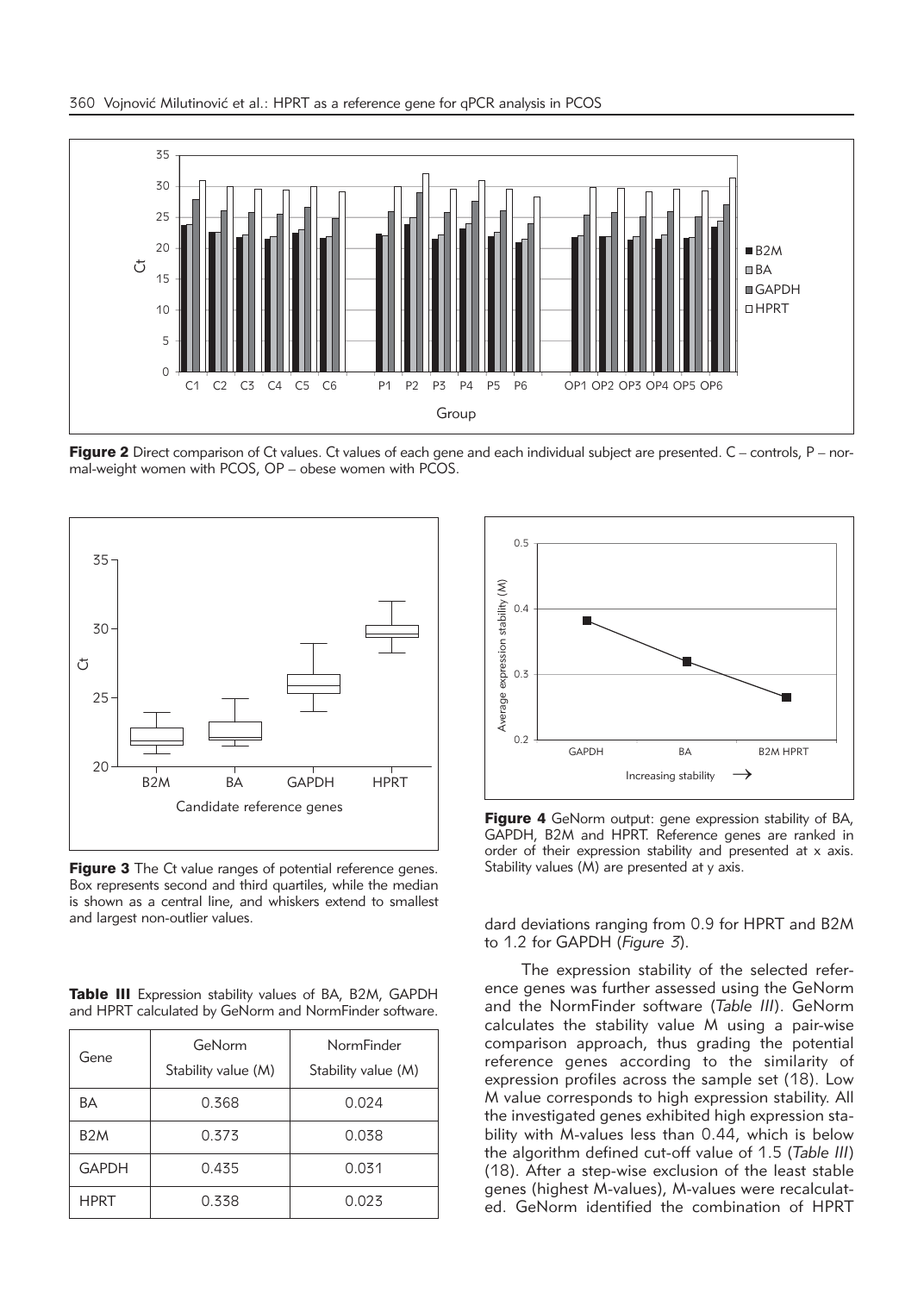and B2M as the most stable one, with the combined M-value equal to 0.26 (*Figure 4*).

NormFinder uses a model-based approach for identifying the most stable genes based on the least inter- and intra-group expression variations (19). In contrast to GeNorm, NormFinder pointed to the HPRT and BA combination as the most stable one in PBMCs of women with PCOS and healthy controls, with its stability value of 0.022. As for the individual genes, HPRT was identified as the most stable gene, followed by BA, while B2M was identified as the least stable one (*Table III*).

Both software packages pointed to HPRT as the most stable gene in PBMCs of women with PCOS and healthy controls, while showing differences in the ranking order of all the other potential references, as well as in the most stable combinations (*Table III*).

#### **Discussion**

By using the TaqMan real-time RT PCR method, we determined variability in the expression of four potential reference genes: BA, B2M, GAPDH and HPRT, in order to identify the most stable reference for further investigations of gene expression in PBMCs from normal-weight and obese women with PCOS. We analyzed amplification efficiencies and gene expression stabilities of the potential reference genes. Our study shows that HPRT can be used as a reference gene for the normalization of gene expression in PBMCs from normal-weight and obese women with PCOS.

Real-time PCR is the standard method for studying gene expression, but the need for accurate data normalization is vital. Thus, the selection of an appropriate endogenous control represents an important step in the analysis of gene expression (10, 12). Currently, for the determination of target gene expression in different pathophysiological states, most of the researchers use relative quantification methods, either by using the standard curve method or the  $2$ - $\Delta\Delta$ Ct method. Both of these methods require a properly selected reference gene for the normalization of target gene expression.

Validation of reference genes represents a timeconsuming and expensive procedure. Yet, it has been well documented that using non-validated reference genes may result in incorrect data and misinterpretation of the results (10, 12). Therefore, before performing RT PCR experiments, it is important to carefully examine all the available data on the suitability of various reference genes that were previously used in similar experimental conditions, in order to select potential candidates that are going to be validated for the specific experimental design. The potential candidate genes should be selected so as to avoid possible co-regulations, and the best way is to use genes

belonging to different functional classes. The gene(s) which is (are) going to be used as a reference in a particular experimental design should be expressed at a constant level between the samples through all experimental conditions or disease stages (20). In this study, we investigated four potential reference genes that belong to different functional classes. Namely,

HPRT is an enzyme involved in nucleotide metabolism, GAPDH is an essential glycolytic enzyme, B2M is the small subunit of a major histocompatibility complex class I molecule and BA is a ubiquitous cytoskeleton protein.

Increasing concern regarding normalization using traditional reference genes has led to the development of several statistical models and software packages for the analysis of candidate gene stability, in order to help identify the best reference genes (18, 19, 21). GeNorm is the most frequently used software for the analysis of candidate gene stability. This algorithm operates on the assumption that the ratio of two ideal reference genes should be constant regardless of the experimental conditions. GeNorm uses a pair-wise comparison approach and ranks genes according to the similarity of their expression profiles, rather than minimal variation (18). On the other hand, NormFinder uses a model-based approach for the identification of the most stable genes based on the least inter- and intra-group expression variations  $(19)$ .

In this study, we analyzed the expression stability of four commonly used reference genes (HPRT, BA, GAPDH and B2M) and showed that HPRT can be used as a suitable reference for further studies of gene expression in PBMCs of women with PCOS, and, in addition, for studies focusing on the connection of PCOS and obesity. All the examined reference genes in this study had amplification efficiencies close to 100%, and all performed well as compared to the GR, taken as an example target gene. The direct comparison of Ct values of BA, B2M, GAPDH and HPRT showed marked inter-individual variations for all four validated genes, whereas the Ct values of HPRT were among those less variable. The expression stability was further assessed by GeNorm and NormFinder and both softwares identified HPRT as the most stable gene, while the ranking order of other examined genes differed. Namely, GeNorm identified GAPDH, while NormFinder pointed to B2M as the least stable gene. Moreover, the best combination calculated by GeNorm was HPRT and B2M, while HPRT and BA appeared to be the best combination according to NormFinder. The observed discrepancy in the ranking of gene stabilities between the two algorithms is not unusual and may be explained by the different methodologies used to calculate the gene stability.

Although the GeNorm and NormFinder algorithms significantly simplified the time-consuming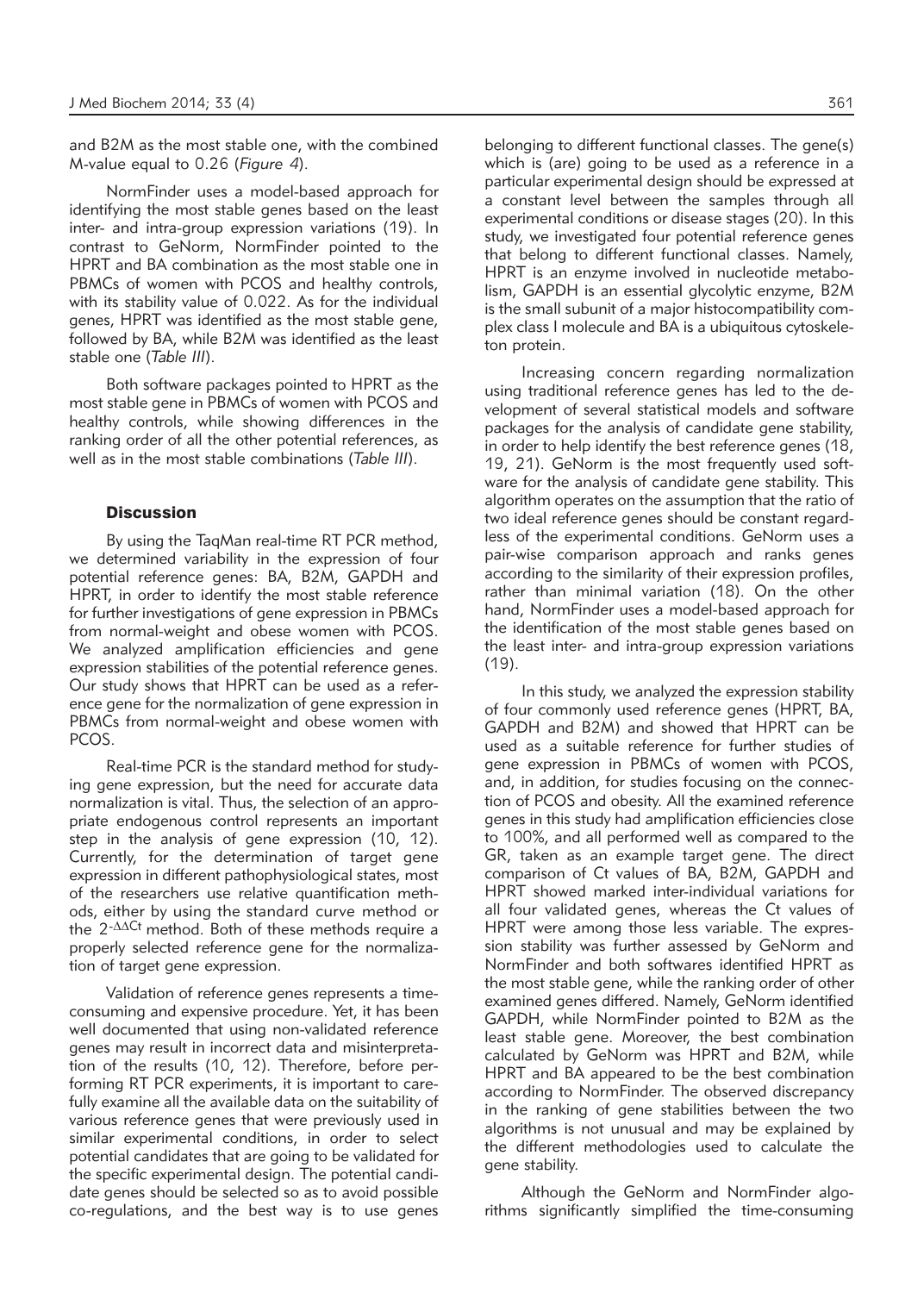process of data analysis during the selection of suitable reference genes, these approaches are still underutilized. Instead, in most of the previous studies, traditional housekeeping genes were used as references, without any validation. To date, only a few research groups used validated reference genes for gene expression studies in various tissues from women with PCOS, while most of the authors used GAPDH and 18S RNA without prior validation. Sadek et al. (22) validated nine reference genes and suggested using tyrosine-3 monooxygenase/tryptophan-5 monooxygenase activation protein, zeta polypeptide (YWHAZ), cytochrome c1 (CYC1) and BA as suitable references for gene expression studies on endometrial tissue from women with PCOS. HPRT and B2M were not among the nine validated endogenous controls. GAPDH was shown as unsuitable, while BA was one of the most stable genes (22). Lindholm et al. (23) investigated the gene expression pattern of inflammation markers in abdominal superficial subcutaneous tissue from overweight and lean patients with PCOS and overweight controls. The authors used the NormFinder algorithm to examine the expression stability of low density lipoprotein receptor-related protein 10 (LRP10), peptidylprolyl isomerase A (PPIA) and acidic ribosomal phosphoprotein P0 (RPLP0) and

#### **References**

- 1. Azziz R, Woods KS, Reyna R, Key TJ, Knochenhauer ES, Yildiz BO. The prevalence and features of the polycystic ovary syndrome in an unselected population. J Clin Endocrinol Metab 2004; 89(6): 2745–9.
- 2. Azziz R, Carmina E, Dewailly D, Diamanti-Kandarakis E, Escobar-Morreale HF, Futterweit W, et al. The Androgen Excess and PCOS Society criteria for the polycystic ovary syndrome: the complete task force report. Fertil Steril 2009; 91(2): 456–88.
- 3. Garruti G, Depalo R, Vita MG, Lorusso F, Giampetruzzi F, Damato AB, et al. Adipose tissue, metabolic syndrome and polycystic ovary syndrome: from pathophysiology to treatment. Reprod Biomed Online 2009; 19(4): 552–63.
- 4. Gambineri A, Pelusi C, Vicennati V, Pagotto U, Pasquali R. Obesity and the polycystic ovary syndrome. Int J Obes Relat Metab Disord 2002; 26(7): 883–96.
- 5. Escobar-Morreale HF, San Millan JL. Abdominal adiposity and the polycystic ovary syndrome. Trends Endocrinol Metab 2007; 18(7): 266–72.
- 6. Barber TM, Franks S. Adipocyte biology in polycystic ovary syndrome. Mol Cell Endocrinol 2013; 373(1–2): 68–76.
- 7. Gužvić M. The history of DNA sequencing. J Med Biochem 2013; 32: 301–12.

identified RPLP0 as the best reference. Up to now, there have been no reports on reference gene stability in the PBMCs of patients with PCOS. Our study shows that HPRT can be used for the normalization of gene expression in PBMCs from normal-weight and obese women with PCOS.

#### Conclusion

Cross-validation of the expression stability of four potential reference genes by the direct comparison of Ct values and by using two software packages, GeNorm and NormFinder, identified HPRT as the most stable reference gene for gene expression studies in PBMCs from normal-weight and obese women with the polycystic ovary syndrome.

*Acknowledgements.* This work was supported by the Ministry of Education, Science and Technological Development of the Republic of Serbia, Grant III41009.

#### Conflict of interest statement

The authors stated that they have no conflicts of interest regarding the publication of this article.

- 8. Kaltenboeck B, Wang C. Advances in real-time PCR: application to clinical laboratory diagnostics. Adv Clin Chem 2005; 40: 219–59.
- 9. Huggett J, Dheda K, Bustin S, Zumla A. Real-time RT-PCR normalisation; strategies and considerations. Genes Immun 2005; 6(4): 279–84.
- 10. Nestorov J, Matić G, Elaković I, Tanić N. Gene Expression Studies: How to Obtain Accurate and Reliable Data by Quantitative Real-Time RT PCR. J Med Biochem 2013; 32(4): 325–38.
- 11. Murphy J, Bustin SA. Reliability of real-time reversetranscription PCR in clinical diagnostics: gold standard or substandard? Expert Rev Mol Diagn 2009; 9(2): 187–97.
- 12. Dheda K, Huggett JF, Chang JS, Kim LU, Bustin SA, Johnson MA, et al. The implications of using an inappropriate reference gene for real-time reverse transcription PCR data normalization. Anal Biochem 2005; 344(1): 141–3.
- 13. Revised 2003 consensus on diagnostic criteria and longterm health risks related to polycystic ovary syndrome. Fertil Steril 2004; 81(1): 19–25.
- 14. Laven JS, Imani B, Eijkemans MJ, Fauser BC. New approach to polycystic ovary syndrome and other forms of anovulatory infertility. Obstet Gynecol Surv 2002; 57(11): 755–67.